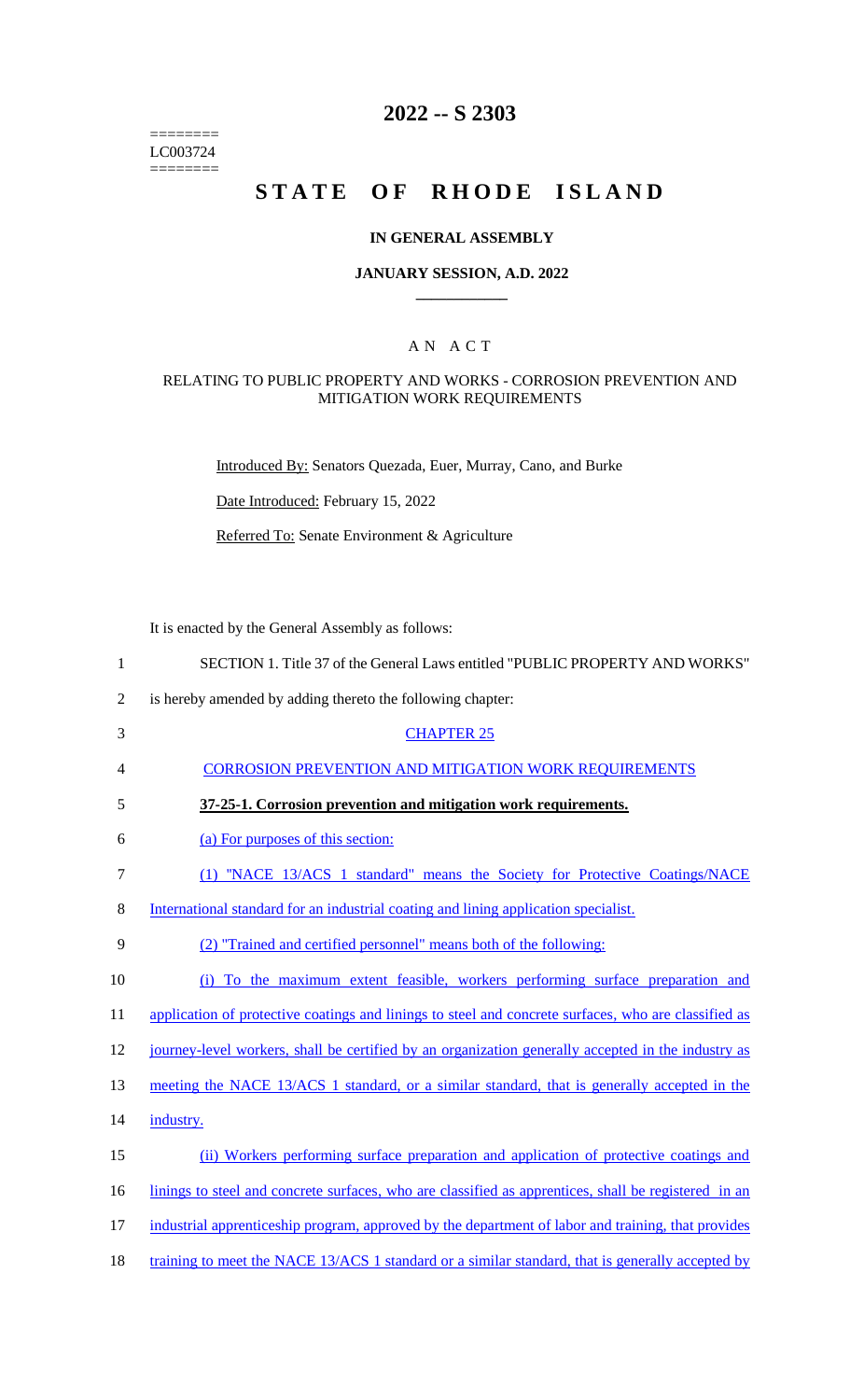1 the industry.

| $\overline{2}$ | (b) A public entity that awards a contract for construction, alteration, demolition,                   |
|----------------|--------------------------------------------------------------------------------------------------------|
| 3              | installation, repair, or maintenance work after January 1, 2024, that is paid for in whole or in part  |
| 4              | with state funds, shall require all contractors and subcontractors performing corrosion prevention     |
| 5              | and mitigation work to comply with the standards adopted pursuant to this section.                     |
| 6              | (c) Contractors and subcontractors performing contracts for construction, alteration,                  |
| 7              | demolition, installation, repair, or maintenance work awarded after January 1, 2024, that are paid     |
| 8              | for in whole or in part with state funds shall, when performing corrosion prevention and mitigation    |
| 9              | work, comply with the standards adopted pursuant to this section.                                      |
| 10             | (d) On or before January 1, 2023, the director of the department of labor and training in              |
| 11             | consultation with the department of environmental management, shall adopt regulations                  |
| 12             | establishing standards for the performance of corrosion prevention and mitigation work on public       |
| 13             | projects that reflect industry best practices. Such industry best practices shall include, but are not |
| 14             | limited to, the following:                                                                             |
| 15             | (1) Use of trained and certified personnel for surface preparation and application of                  |
| 16             | protective coatings and linings to steel and concrete surfaces.                                        |
| 17             | (2) Use of inspectors to ensure best practices and standards are met.                                  |
| 18             | (3) A plan to prevent environmental degradation, including, but not limited to, careful                |
| 19             | handling and containment of hazardous materials including, but not limited to, lead paint.             |
| 20             | SECTION 2. This act shall take effect upon passage.                                                    |

======== LC003724 ========